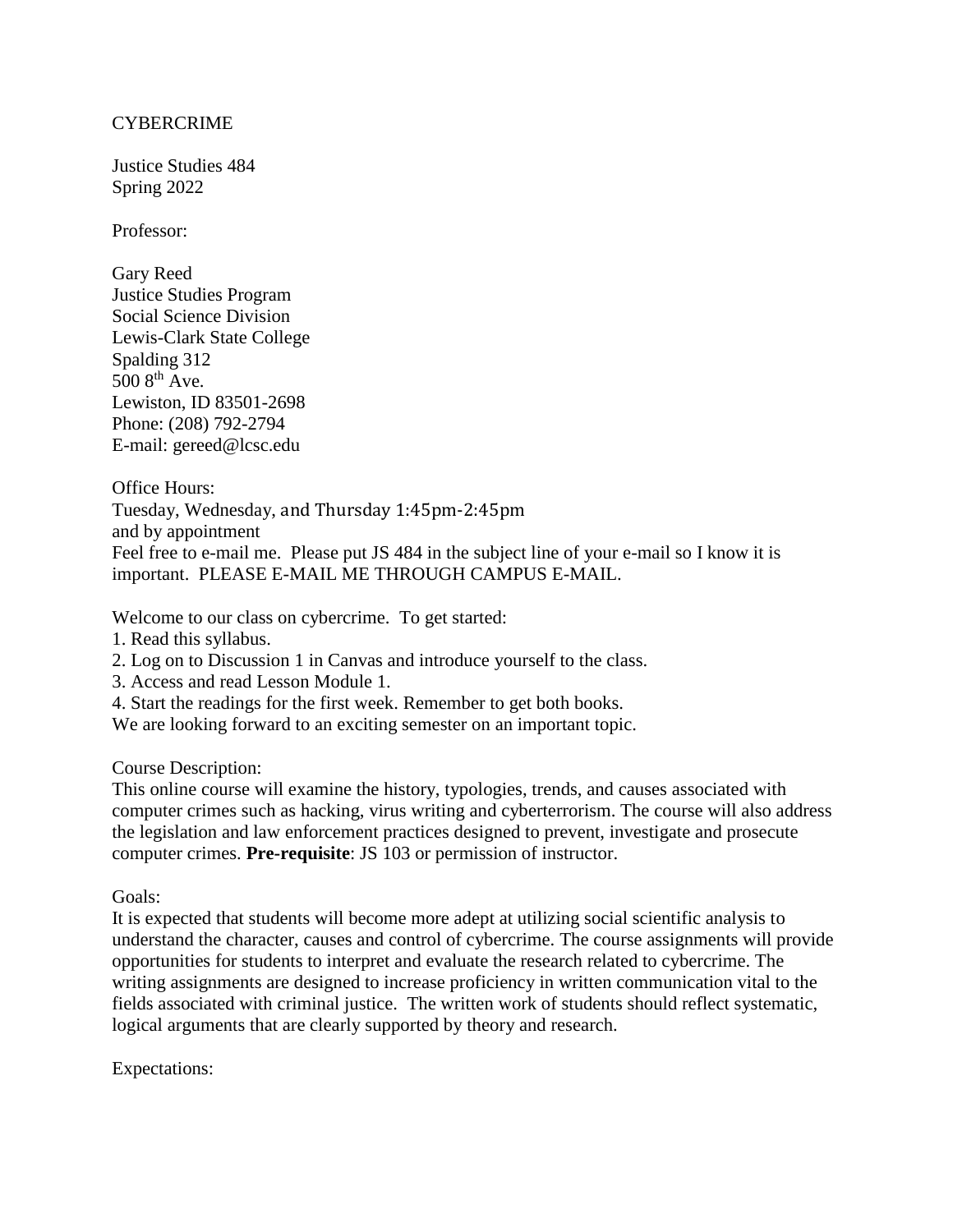Note that this on-line course will require students to keep up with readings and complete discussions and reports in a timely manner. It is easy to let on-line coursework accumulate. Resist the temptation to put it off. Also note that most of the course content will be derived from your readings; therefore, careful and timely reading of the materials is essential.

| <b>Course Requirements:</b> |                                       |
|-----------------------------|---------------------------------------|
| <b>Discussion One</b>       | 20 points                             |
| Discussion Two              | 40 points                             |
| <b>Discussion Three</b>     | 40 points                             |
| <b>Written Reports</b>      | 100 points (25 points possible $x$ 4) |
| Exam One                    | 100 points                            |
| Exam Two                    | 100 points                            |
| <b>Exam Three</b>           | 100 points                            |
| Total:                      | 500 points                            |
| Grading Scores:             |                                       |
| $A + \geq 97\%$             |                                       |
| $A \geq 93\%$               |                                       |
| $A - \geq 90\%$             |                                       |
| $B + \ge 87\%$              |                                       |
| $B \geq 83\%$               |                                       |
| $B - \ge 80\%$              |                                       |
| $C + \geq 77\%$             |                                       |
| $C \ge 73\%$                |                                       |
| $C - \geq 70\%$             |                                       |
| $D+ \geq 67\%$              |                                       |
| $D \ge 63\%$                |                                       |
| $D - \ge 60\%$              |                                       |
| $F \geq 53\%$               |                                       |
|                             |                                       |
| Course Grading:             |                                       |
| A: 465-500                  |                                       |
| A-: $450 - 464$             |                                       |
| B+: 435-449                 |                                       |
| B: 415-434                  |                                       |
| $B - 1400 - 414$            |                                       |
| $C_{+}$ : 385-399           |                                       |
| $C: 365-384$                |                                       |
| $C: 350-364$                |                                       |
| $D+335-349$                 |                                       |
| D: 315-334                  |                                       |
| $D: 300-314$                |                                       |
| F: 265-299                  |                                       |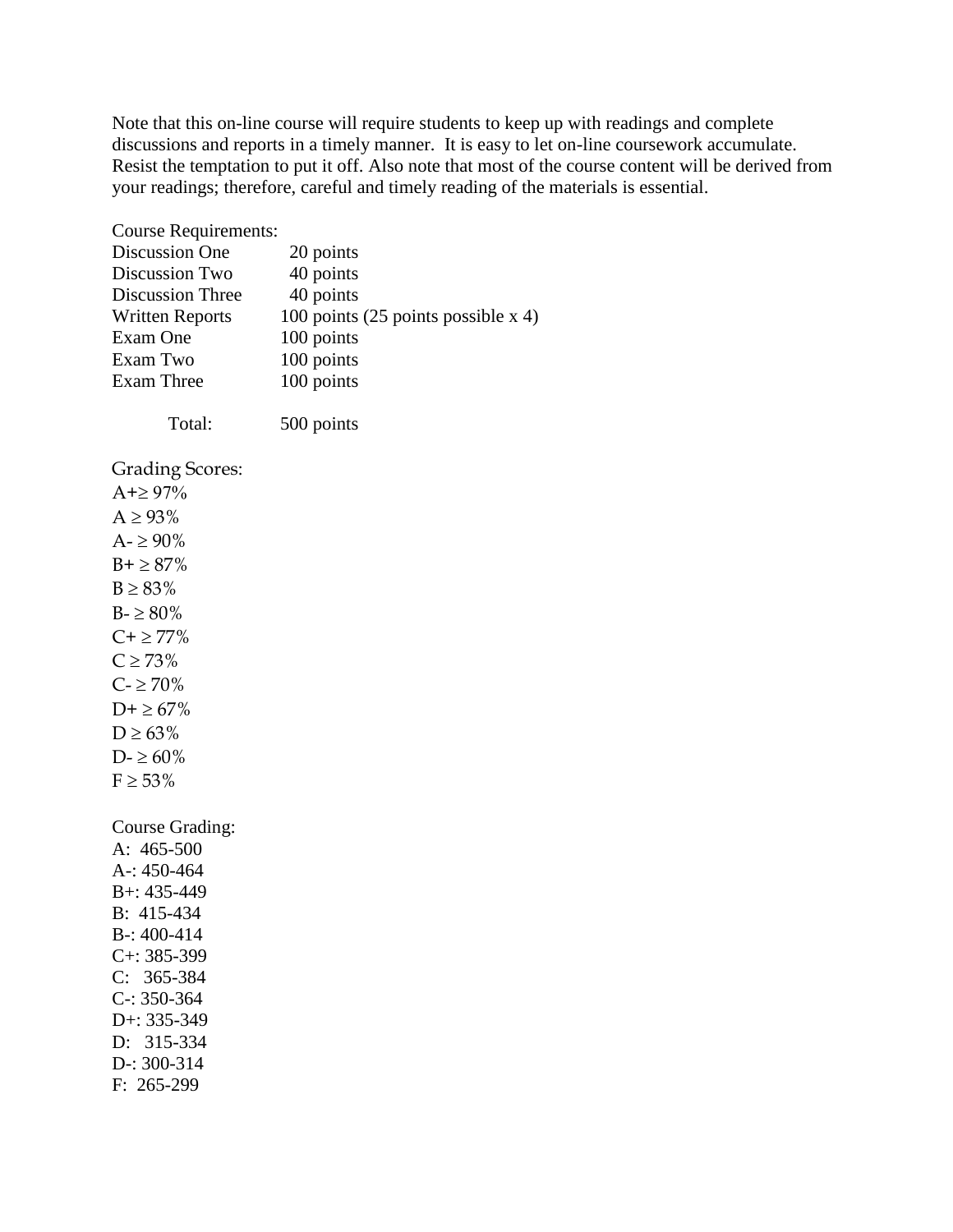Discussions:

Three discussion topics will be posted throughout the semester. All students are expected to participate in the first discussion where you will introduce yourself to the class.

# **After introductions, the remaining discussions will be kept open two weeks.**

**You will have one week to respond to my posts.** 

**Six points will be deducted if your responses to my posts are late.**

**You will have another week to respond to student posts.**

**Posts may not be accepted after the topic has been closed.**

### **Your posts must be your original works.**

Your participation in discussions will be graded by the following standards:

A (40 Points): Respond to all questions on the topic posted by the instructor. Respond to at least three student posts with substantive comments, not just brief agreement or disagreement. Your responses to the topic are clearly relevant. Your responses to the topic questions and student posts total at least 500 words combined.

B (34 Points): Respond to all questions on the topic posted by the instructor. Respond to at least two student posts with substantive comments, not just brief agreement or disagreement. Your responses to the topic are clearly relevant. Your responses to the topic questions and student posts total at least 300 words.

C (30 Points): Respond to all of questions on the topic posted by the instructor. Respond to at least one student post with substantive comments. Your responses to the topic are clearly relevant. Your responses to the topic total at least 200 words.

D (26 Points): Respond to all of questions on the topic posted by the instructor. Your responses to the topic are clearly relevant. Your responses to the topic total at least 100 words.

### Written Reports:

Short reports (approximately two to three typed pages) on selected issues in the readings will be assigned. You will submit them through the course website. The reports will be evaluated on the quality and thoughtfulness of your social scientific analysis of the assigned material. They will be graded as: excellent, surpassing expectations (A), good, competent work (B), satisfactory (C), not satisfactory (D), failing (F).

Reports will be due on or before specified dates. LATE REPORTS WILL NOT BE EXCUSED, AND THEY WILL BE PENALIZED A FULL LETTER GRADE (e.g. a late "B" will become a "C"). Five (5) REPORTS WILL BE ASSIGNED. YOU ARE REQUIRED TO SUBMIT THE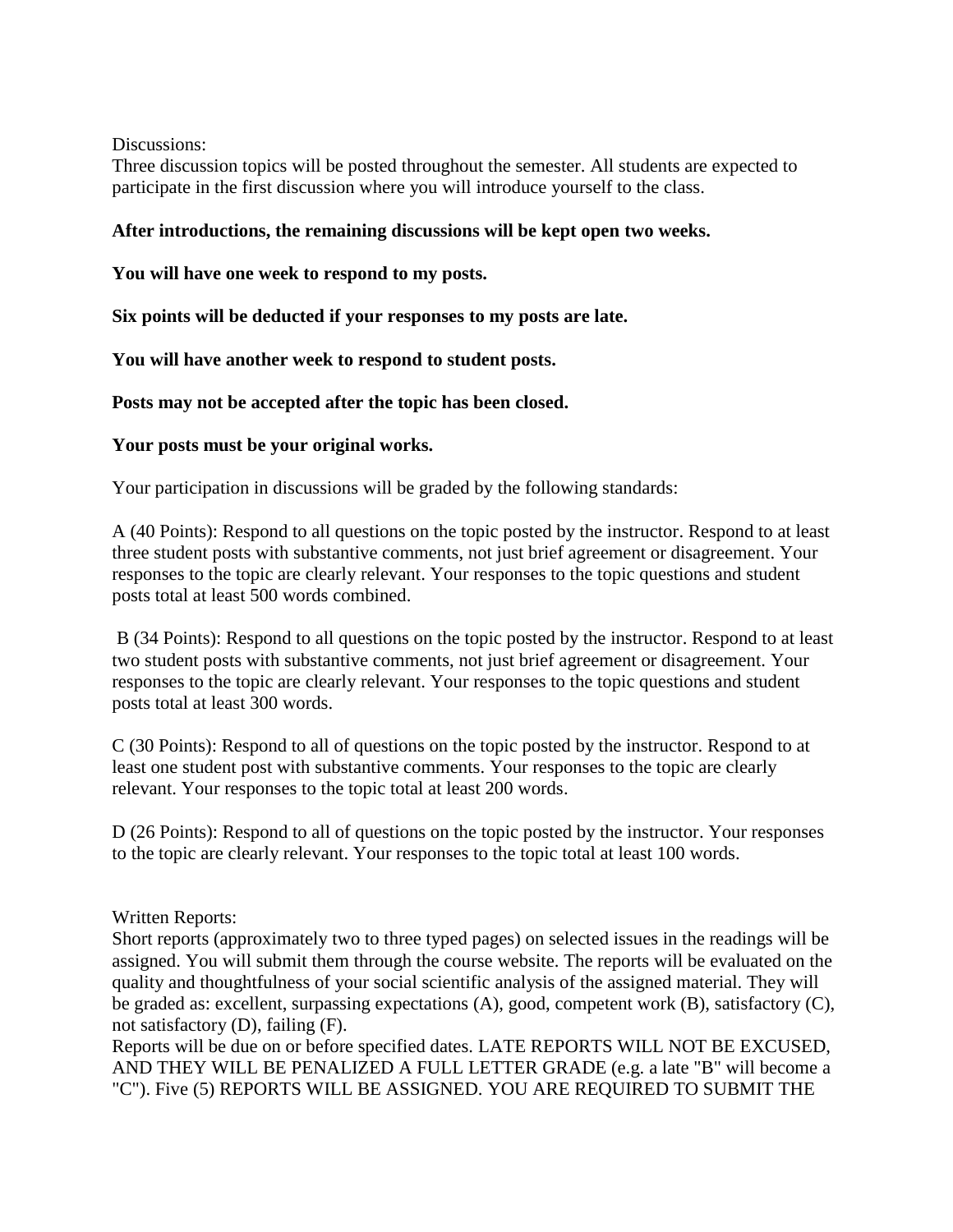FIRST FOUR (4). You may turn in reports early. You may submit a fifth report if you want extra credit. An "A" extra credit report adds four points to your final grade, a "B" is worth three points, and a "C" is worth two points.

# **Also note that your reports must contain references for paraphrased (when you present an author's work in your own words) and quoted material.**

Reference all paraphrasing and quotes. Use block quotes for quotes longer than 5 sentences. Include a reference page**. You must use the modified APA-style referencing that is used in the journal** *Criminology*: A recent study (Smoe, 1996) reveals knowledge is good. A more specific paraphrase: Joe Smoe (1996:2) found 90 percent of the people believe knowledge is good. A long quote should be indented on both margins and single-spaced:

All work and no play make Jack/Jill a dull person. All work and no play make Jack/Jill a dull person. All work and no play make Jack/Jill a dull person. All work and no play make Jack/Jill a dull person. All work and no play make Jack/Jill a dull person. All work and no play make Jack/Jill a dull person. All work and no play make Jack/Jill a dull person. (Smoe, 1996:3)

When in doubt, it is better to err on the side of over-referencing sources. Do not present an author's work as your own. If you plagiarize, you will receive an "F" for the assignment.

Learning Modules (Located in Course Content):

Each week students will be expected to access the module for that week through the course website. They will contain organizing materials, supplemental information (that may be included in exams), and links. The learning modules will be released each week for your study.

Exams:

Three exams consisting of essay, multiple-choice, true/false, and fill-in-the-blanks questions will be administered over the web. Study questions will be available prior to the exams to help you prepare.

Readings: (Available from the LCSC Bookstore) **Textbook**: *Digital Crime and Digital Terrorism, Third Edition, 2015* Authors: Taylor et al. Publisher: Pearson/Prentice Hall ISBN-13**:** 9780133458947

**Reader**:

Required

*Cyber Crime, Second Edition 2010* Author: Pittaro Publisher: Thomson/Wadsworth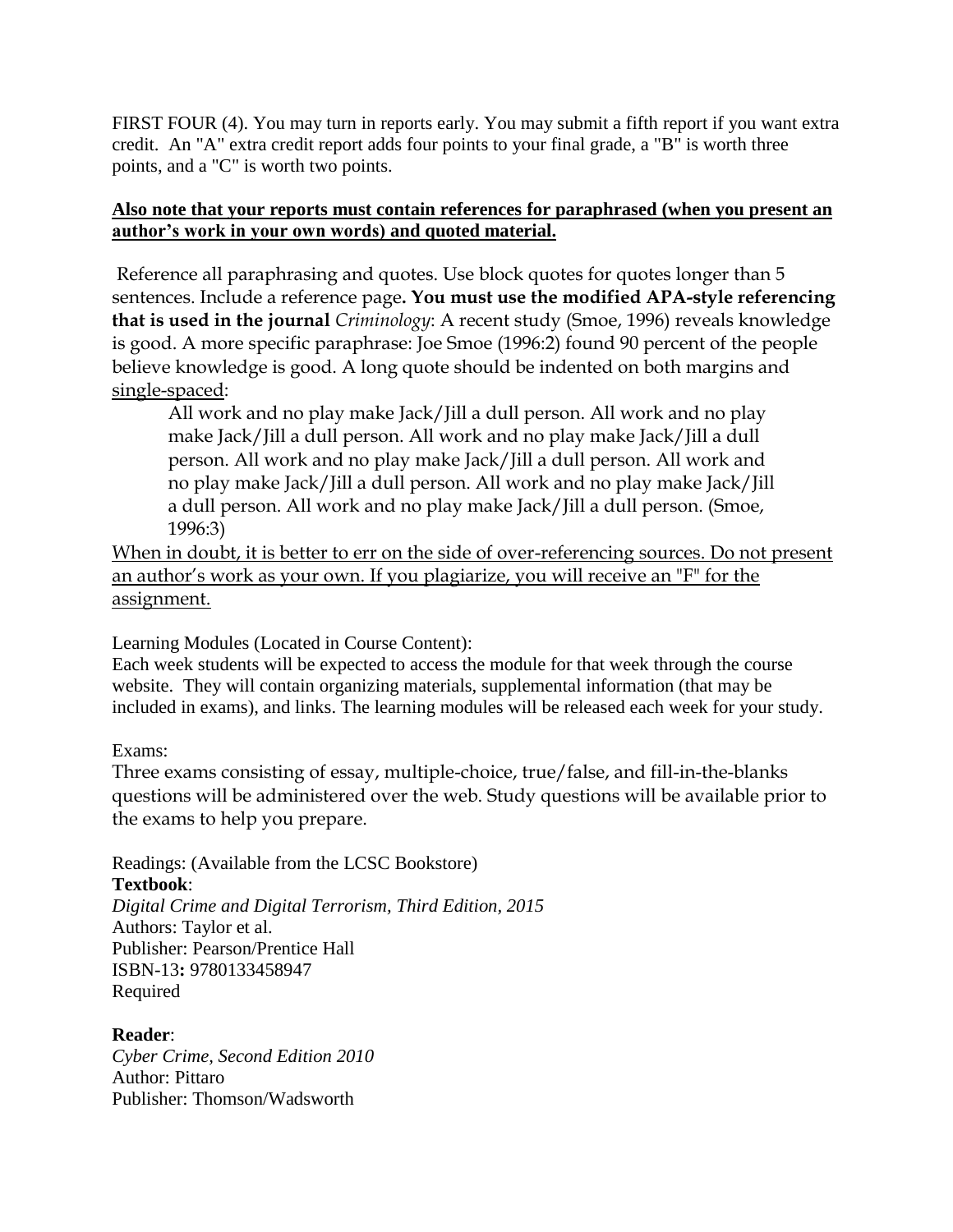### ISBN-10: 0495832227 ISBN-13: 9780495832225 Required

### Student Conduct:

Any student with questions as to what constitutes cheating or plagiarism should consult the instructor in order to avoid any misunderstanding. Unless otherwise noted, all assignments and exams are to be the sole work of the individual student. Essays are to be in your own words unless you are quoting and citing another author. Students must follow respectful and constructive netiquette in all course communication. Note discussions will be logged for later review by students and the instructor.

Topics and Assignments:

Jan 18-21: Introduction to the course Reading: Textbook chapter 1; reader chapter 1 Learning Module 1 **All students are required to participate in Introduction Discussion (Discussion #1) by January 21.**

Jan 24-28: Digital Terrorism Reading: Textbook chapter 2; reader chapters 6-9 Written Report #1 due Jan 28 by 1145pm PST Learning Module 2

Jan 31-Feb 4: The Criminology of Computer Crime Part 1 Reading: Textbook chapter 3 Discussion #2 Open Feb 4 Learning Module 3

Feb 7-11: The Criminology of Computer Crime Part 2 Reading: Reader chapter 2 Discussion #2 Responses to Instructor due Feb 11 by 1145pm PST Learning Module 4

Feb 14-18: Digital Criminals and Hackers Reading: Textbook chapter 4; reader chapters 13, 16 Exam One study questions posted Feb 18 Discussion #2 Closed Feb 18 by 1145pm PST Written Report #2 due Feb 18 by 1145pm PST Learning Module 5

Feb 22-25: Cyber Criminal Organizations Reading: Textbook chapter 5 **Exam One Feb 25-28** Learning Module 6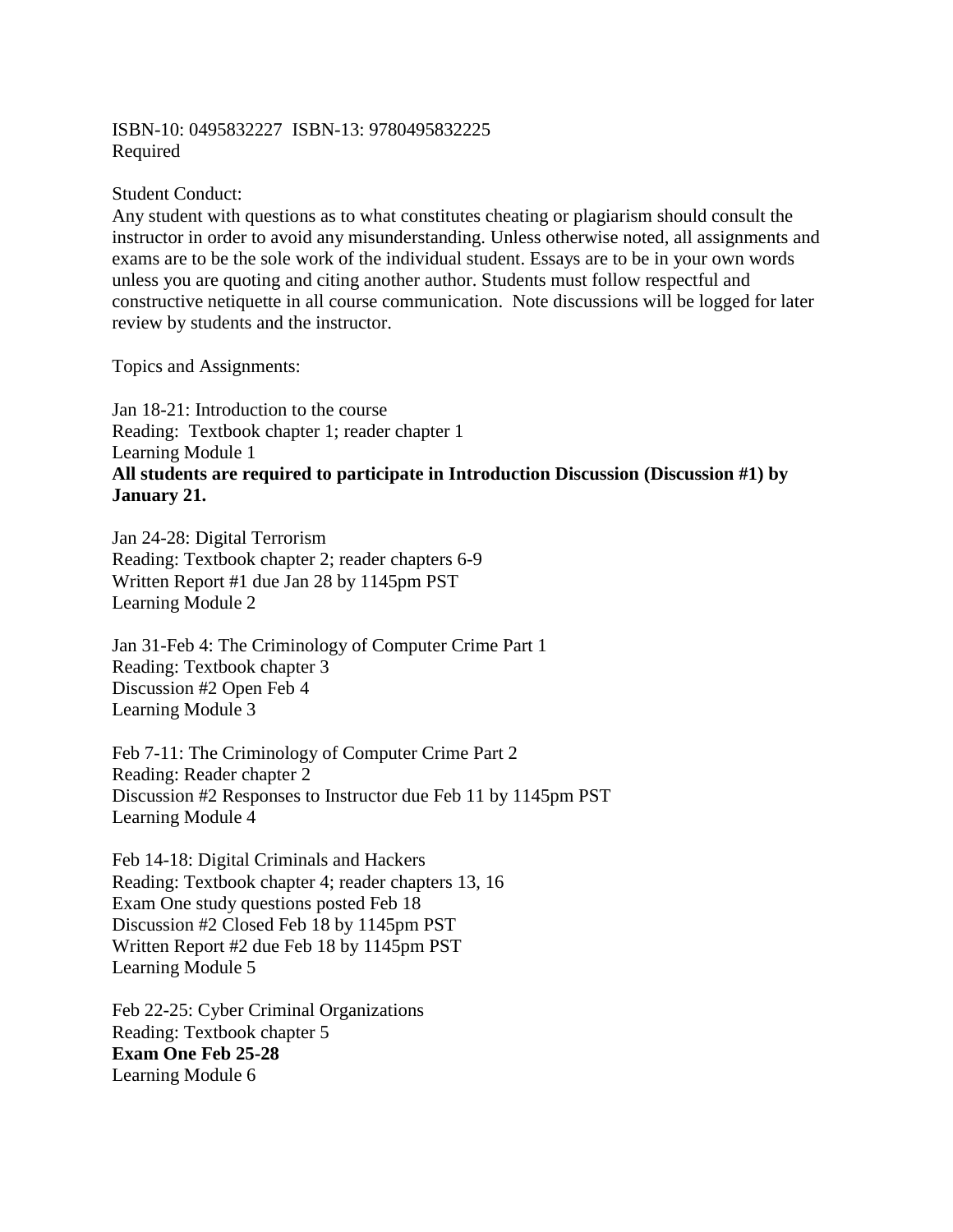Feb 28-March 4: Digital White Collar Crimes Reading: Textbook chapter 6; Reader chapters 14, 15 Written Report #3 due March 4 by 1145pm PST Learning Module 7

March 7-11: Viruses and Malicious Code Reading: Textbook chapter 7 Learning Module 8

March 14-18: Sex Crimes and Obscenity on the WWW Reading: Textbook chapter 8; reader chapters 3-5, 10-12 Written Report #4 due March 18 by 1145pm PST Learning Module 9

March 21-25: Anarchy and Hate on the World Wide Web Reading: Textbook chapter 9 Exam Two study questions distributed March 25 Learning Module 10

#### **March 28-April 1 Spring Break**

April 4-8: Digital Laws and Legislation Reading: Textbook chapter 10 **Exam Two April 8-11** Discussion #3 Open Learning Module 11

April 11-15: Law Enforcement Roles and Responses Reading: Textbook chapter 11; reader chapters 17-19 Discussion #3 Responses to Instructor due April 15 by 1145pm PST Learning Module 12

April 18-22: The Investigation of Computer-Related Crime Reading: Textbook chapter 12; reader chapter 20 Discussion #3 Closed April 22 by 1145pm PST Learning Module 13

April 25-29: Digital Forensics Reading: Textbook chapter 13 Learning Module 14 Exam Three study questions distributed

May 2-6: Information Security, and a Forecast of Trends Reading: Textbook chapters 14 and 15 Written Report #5 due May 6 by 1145pm PST Learning Module 15 and 16